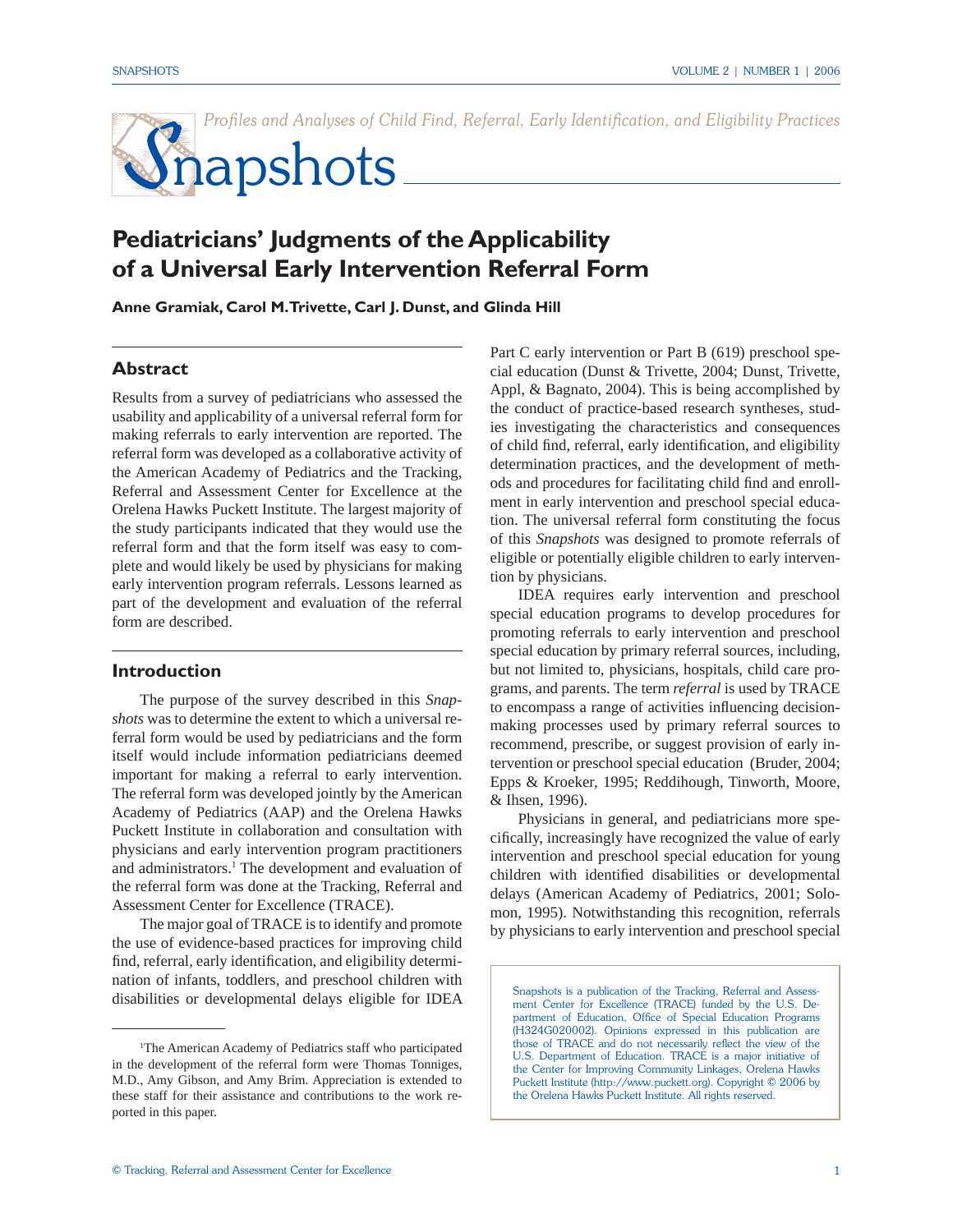education still occurs less often than desired (Epps & Kroeker, 1995; Scott, Lingaraju, Kilgo, Kregel, & Lazzari, 1993). Available research (e.g., Britain & Holmes, 1995; Scott et al., 1993) as well as numerous conversations with physicians as part of TRACE indicate that the referral processes and procedures used by many states and early intervention programs, and to a lesser degree, preschool special education programs, may be unnecessarily complex. This at least in part may explain why more referrals are not made by physicians. The universal referral form constituting the focus of this *Snapshots* was developed to simplify the process of referrals by physicians. The extent to which the referral form was judged usable and applicable to pediatricians was the focus of the survey.

## **Method**

#### *Participants*

 The survey respondents were 25 pediatricians who reported their primary employment setting as private practice (44%), hospital, health center or clinic (28%), medical school or university (20%) or other (8%). All of the participants were pediatricians with 5 or more years experience, with the majority (76%) reporting more than 15 years of experience as a pediatrician. About half (48%) of the respondents reported their practice or employment setting as the suburbs, 36% reported their practice or employment setting as urban, 8% as rural, and 8% as other. All of the respondents were associated with the American Academy of Pediatrics as members of different executive committees or the Medical Home initiative (Cooley, 2003; Sia et al., 2002).

#### *Referral Form*

 A three-step process was used to develop the universal referral form. First, a committee made up of AAP staff, Puckett Institute and TRACE staff, pediatricians in private practice, early intervention program administrators and practitioners, and U.S. Department of Education, Office of Special Education Program staff, met for one day to discuss a variety of issues involving physician referrals to early intervention and the type of feedback that physicians desired from early intervention program staff. The information generated from this meeting was used to develop a draft referral form. The referral form included sections for recording child/family contact information (name, birthdate, gender, etc.), the reasons for referral, referral-source contact information, and the name and address of the early intervention program. Second, the draft referral form was reviewed by 66 primary care pediatricians from the AAP Medical Home Listserv to obtain feedback, suggestions, recommendations, comments, etc. that were used to make final changes to the referral form that constituted the focus of pediatricians' judgments described in this paper. Third, a closed and open-ended survey was used to obtain feedback about the usability and applicability of the referral form. (Feedback was subsequently used to make additional changes and improvements to the universal referral form included in the Appendix.)

#### *Survey*

 The survey included one item asking the respondents to indicate whether or not they would use the referral form to make a referral to early intervention and four items asking the respondents to judge the extent to which different statements were true about the content of the referral form. The respondents were asked to indicate the extent to which the referral form was easy to use, they thought their colleagues would use the referral form, if they would have sufficient time to complete the referral form, and the extent to which the referral form included all relevant and necessary information. Each of the four statements was rated on a 5-point scale ranging from *not at all true* to *definitely true*. Two open-ended questions asked the respondents to explain why or why not pediatricians would use the referral form and to make additional comments and feedback about the referral form.

## **Results**

#### *Quantitative Findings*

 The largest majority (80%) of the 25 survey respondents indicated that they would use the referral form to make a referral to early intervention. Figure 1 shows the percentage of survey respondents who gave different responses to the survey questions. Two-thirds to threequarters of the pediatricians indicated that it was *definite*-



**Figure 1** Survey respondents' ratings of four different aspects of the universal referral form.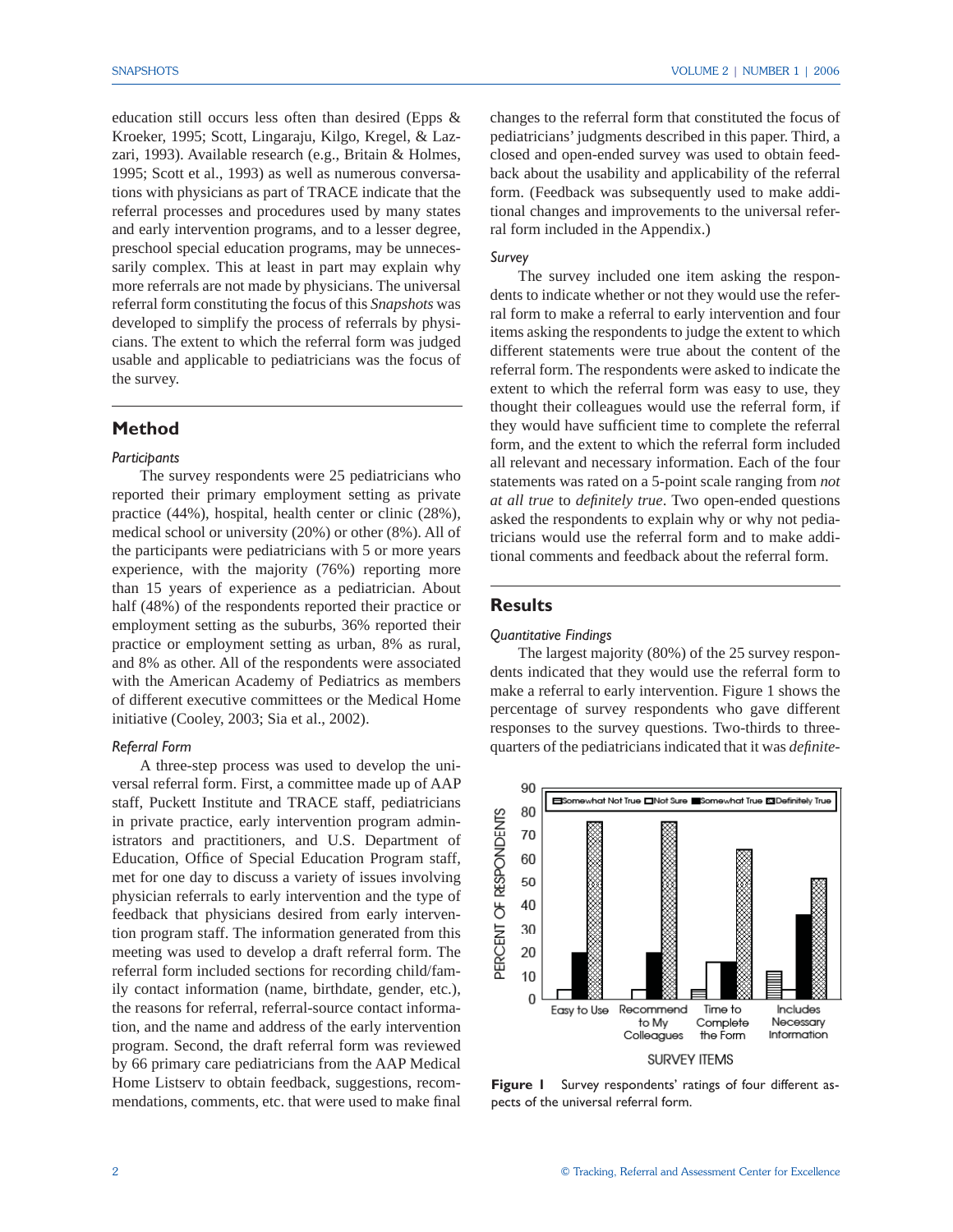*ly true* that the referral form was easy to use, they would recommend that their colleagues use the referral form, and they would have the time to complete the referral form as part of their pediatric practice. In contrast, only half of the respondents said that it is *definitely true* that the referral form included all the necessary information to make a referral to early intervention. The additional information requested by the majority of pediatricians completing the survey was used to make final changes to the referral form.

#### *Correlates of Ratings*

 Pearson correlations were computed between respondent background characteristics and the survey ratings to discern whether these factors influenced response patterns. The background characteristics were number of years in practice, practice setting (suburban vs. other), and type of practice (private practice vs. other). Pediatricians whose practices were located in a suburban setting were somewhat more likely to indicate that the referral form was easy to use  $(r = .36, p < .08,$  two tailed test). No other background measures were correlated with the respondents' ratings.

#### *Qualitative Findings*

 A content analysis of the survey respondents' answers to open-ended questions produced a number of consistent patterns of comments. By far, the simplicity of the referral form was noted as a factor contributing to its usability. Statements such as "Simple," "It is short and to the point," "Easy to fill out," and "Nice and succinct" were indications of the simplicity of the referral form content. In contrast, lack of specificity in terms of the reasons for referral was noted as a shortcoming of the form. (This was taken into consideration as part of the final revisions to the referral form.) For example, there was some confusion about several categories of developmental delay or concerns that were subsequently changed to eliminate possible misunderstanding.

 There were two other kinds of statements that deserve comment. The first had to do with the fact that pediatricians who apparently were already making referrals to early intervention programs by telephone did not consider the referral form as useful compared to pediatricians who preferred to make referrals in writing. The second had to do with the fact that the particular version of the referral form constituting the focus of pediatricians' judgments did not include a section asking for feedback from the early intervention program. (An earlier version did.) This was added to the final version of the referral form for physicians to indicate what kind of feedback they wanted to receive about a referral.

 Finally, it is of some interest to note the comments of one pediatrician who was involved in the very first meeting where the need for and development of the referral form was discussed: "I was present at one of the early meetings discussing this form and we emphasized the need for this to be brief and easy to use. I believe that this version fits this description. It presents the basic facts with a brief indication of why the patient is being referred. It appears to be easy to fill out."

# **Discussion**

 Findings from the study described in this paper indicated that pediatricians for the most part indicated that a universal referral form for making referrals to early intervention was both useful and applicable to their practices. Patterns of both quantitative and qualitative results were used to make additional changes to the referral form to include information the survey respondents deemed important as part of making referrals.

 A number of lessons learned as part of the development of the universal referral form are briefly described next in order to place in context the likelihood that the referral form will be used by pediatricians and other physicians for making referrals to early intervention. The first lesson learned was that physicians who make referrals to early intervention by telephone are less likely to see the value of the referral form. This was mentioned by physicians as part of meetings discussing the development of the referral form, by physicians commenting on a draft version of the referral form, and by the survey respondents who were participants in the study described in this paper. The implication from this lesson learned for promoting referrals to early intervention is to establish physician and other primary referral source preferences before asking them to use the referral form.

 A second lesson learned was that early intervention program referral practices and requirements are often an impediment to physician referrals. The physicians who provided feedback on the universal referral form constituting the focus of investigation communicated loud and clear that the referral process and any referral form should be as simple and straightforward as possible. Yet, a review and examination of referral forms used by many states and programs finds the content unnecessarily complex and burdensome. In one instance, for example, a program administrator informed us that the failure of a physician to complete each and every section of a rather complex referral form was considered nonresponsive and the program refused to accept the referral! We suspect that one reason more referrals may not be made by physicians to early intervention programs is that they do not have the time to complete referral forms asking for an inordinate amount of information.

The final step in the process of developing and using the universal referral form is to obtain American Academy of Pediatrics approval and endorsement of the form.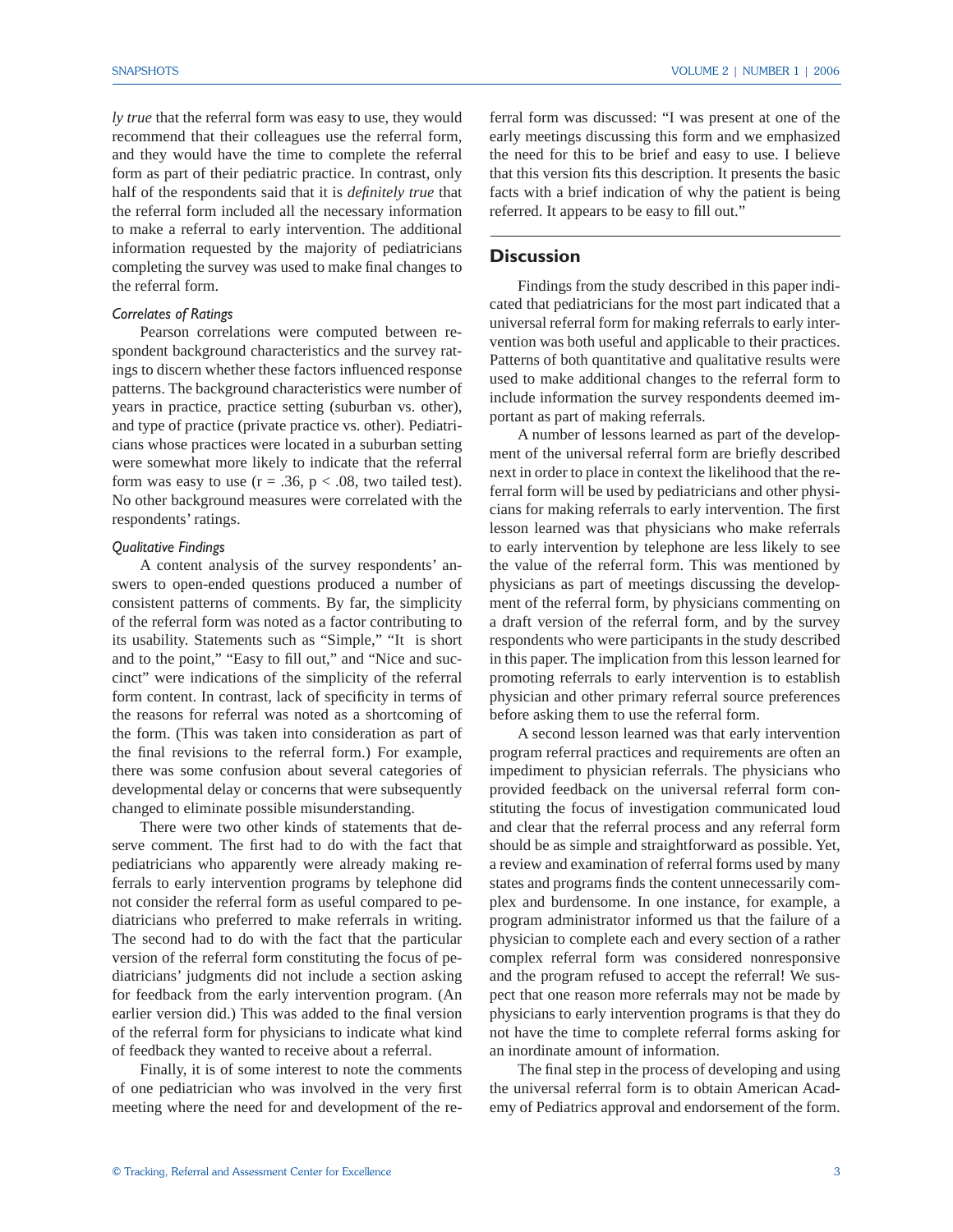This approval process is expected to be completed in the near future. Early intervention programs, however, can use the version of the referral form included in the Appendix for promoting referrals by physicians before AAP final approval is obtained. The extent to which the universal referral form facilitates referrals by physicians will be assessed as part of a collaborative study to be jointly conducted by the AAP and TRACE.

## **Acknowledgments**

 Appreciation is extended to Abigail Underwood for typing, Teresa Imfeld for editing, and Kaki Roberts for final layout of the manuscript.

## **References**

- American Academy of Pediatrics, Committee on Children with Disabilities. (2001). Role of the pediatrician in family-centered early intervention services. *Pediatrics, 107*, 1155-1157.
- Britain, L. A., & Holmes, G. E. (1995). High-risk children referred to an early intervention developmental program [Electronic version]. *Clinical Pediatrics, 34*, 635-641.
- Bruder, M. B. (2004). The role of the physician in early intervention for children with developmental disabilities. *Connecticut Medicine, 68*, 507-514.
- Cooley, W. C. (2003). The medical home: Improving primary care for children with special needs. *Advances in Family-Centered Care, 9*(1), 4-7.
- Dunst, C. J., & Trivette, C. M. (2004). Toward a categorization scheme of child find, referral, early identification and eligibility determination practices. *Tracelines, 1*(2), 1-18. Available from http://www. tracecenter.info/tracelines/tracelines\_vol1\_no2.pdf
- Dunst, C. J., Trivette, C. M., Appl, D. J., & Bagnato, S. J.  $(2004)$ . Framework for investigating child find, referral, early identification, and eligibility determination

practices. *Tracelines, 1*(1). Available at http://www. tracecenter.info/tracelines/tracelines\_vol1\_no1.pdf

- Epps, S., & Kroeker, R. (1995). Physician early intervention referral as a function of child age and level of developmental delay. *Mental Retardation, 33*, 104- 110.
- Reddihough, D. S., Tinworth, S., Moore, T. G., & Ihsen, E. (1996). Early intervention: Professional views and referral practices of Australian paediatricians. *Journal of Paediatrics and Child Health, 32*, 246- 250.
- Scott, F. G., Lingaraju, S., Kilgo, J. L., Kregel, J., & Lazzari, A. (1993). A survey of pediatricians on early identification and early intervention services. Jour*nal of Early Intervention, 17*, 129-138.
- Sia, C. J., Antonelli, R., Gupta, V. B., Buchanan, G., Hirsch, D., Nackashi, J., & Rinehart, J. (2002). The medical home. *Pediatrics, 110*, 184-186.
- Solomon, R. (1995). Pediatricians and early intervention: Everything you need to know but are too busy to ask. *Infants and Young Children, 7*(3), 38-51.

#### **Authors**

 Anne Gramiak, M.P.H., is the Manager of Screening Programs at the American Academy of Pediatrics, Elk Grove Willage, Illinois (agramiak@aap.org). Carol M. Trivette, Ph.D., is Co-Principal Investigator of the Tracking, Referral, and Assessment Center for Excellence (TRACE) and Research Scientist at the Orelena Hawks Puckett Institute, Morganton, North Carolina (ctrivette@puckett.org). Carl J. Dunst, Ph.D., is Co-Principal Investigator of TRACE and Research Scientist at the Orelena Hawks Puckett Institute in Asheville, North Carolina (dunst@puckett.org). Glinda Hill, M.Ed., is a Project Manager on the Early Childhood Team of the U.S. Department of Education's Office of Special Education and Rehabilitative Services, Washington, D.C. (glinda\_hill@ ed.gov).